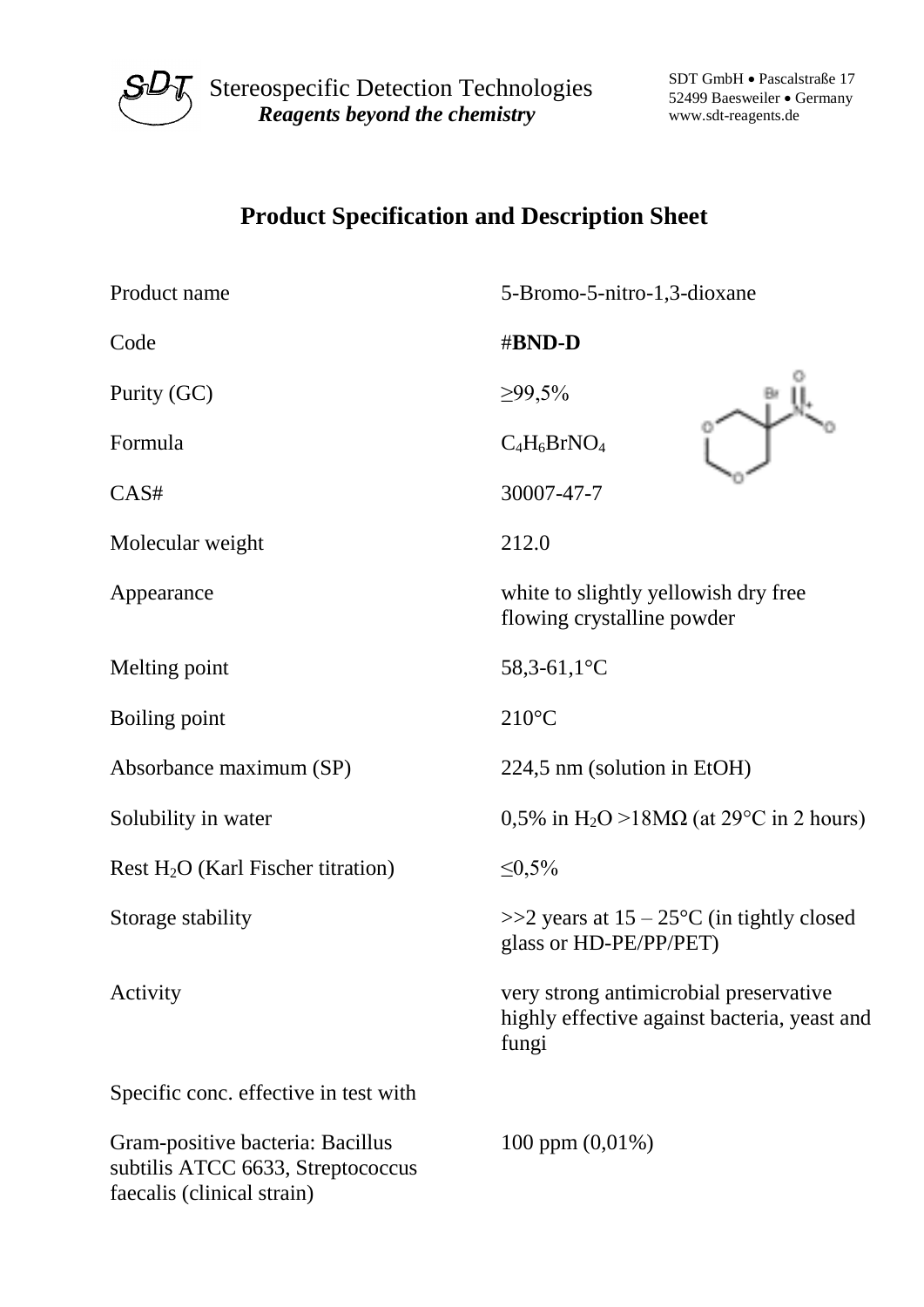

 $S\mathcal{U}\mathcal{T}$  Stereospecific Detection Technologies *Reagents beyond the chemistry*

SDT GmbH • Pascalstraße 17 52499 Baesweiler • Germany www.sdt-reagents.de

| Gram-negative bacteria: Esherichia coli<br>ATCC 11229 (extremely resistant strain),<br>Pseudomonas aeruginosa ATCC 14207,<br>Enterobacter clocae ATCC 23355                     | 300 ppm (0,03%)                                                                                                                                                                                                                                                                        |
|---------------------------------------------------------------------------------------------------------------------------------------------------------------------------------|----------------------------------------------------------------------------------------------------------------------------------------------------------------------------------------------------------------------------------------------------------------------------------------|
| Yeast/Fungi: Candida albicans ATCC<br>10231, Aspergillus niger ATCC 6275,<br>Penicillium funiculosum ATCC 9644,<br>Chaetomium globosum ATCC 6205<br>extremely resistant strain) | 100 ppm $(0,01\%)$                                                                                                                                                                                                                                                                     |
| Suggested mechanism of action                                                                                                                                                   | presumably oxidizes thiol groups in<br>vitally important microbial enzyme<br>systems                                                                                                                                                                                                   |
| Recommended concentrations                                                                                                                                                      | $0,02-0,03\%$ (simple salt buffers) – to -<br>0,05% (buffers containing low to moderate<br>concentrations of proteins, sugars or<br>$determino - to -$<br>$0,1-0,12\%$ (products containing high<br>protein concentrations, liquid protein<br>concentrates, ready-to-use IVD reagents) |
| pH                                                                                                                                                                              | $5,0-6,0$ in pure water<br>has no detectable influence on pH<br>does not alter pH in buffers through<br>$3,5-9,5$                                                                                                                                                                      |
| Applicable pH range                                                                                                                                                             | $3,5 - 9,5$                                                                                                                                                                                                                                                                            |
| Compatibility and Interferences                                                                                                                                                 | compatible with most common liquid<br>diagnostic formulations; does not interfere<br>with antigen-antibody reactions, most<br>enzyme assays, immunoassays,<br>immunosensors, restriction enzymes, PCR,                                                                                 |
|                                                                                                                                                                                 | electrophoresis, nucleic acid and protein<br>purification protocols.                                                                                                                                                                                                                   |